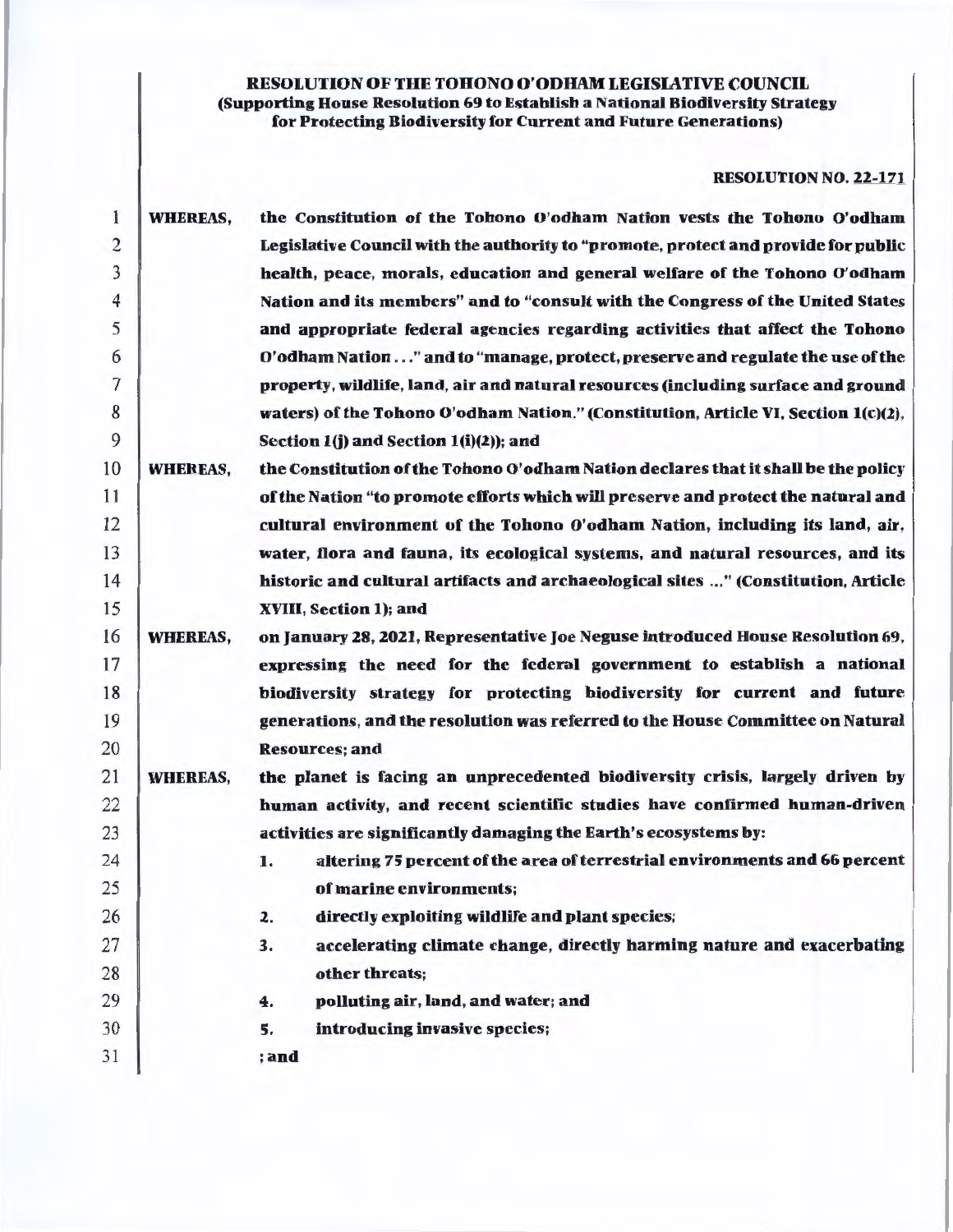## RESOLUTION NO. 22-171

(Supporting House Resolution 69 to Establish a National Biodiversity Strategy for Protecting Biodiversity for Current and Future Generations) Page 2 of 4

| 1              | <b>WHEREAS,</b> | the Water Resources, Agricultural and Natural Resources, Appropriations, and            |
|----------------|-----------------|-----------------------------------------------------------------------------------------|
| $\overline{2}$ |                 | Cultural Preservation Committees have reviewed House Resolution 69, which               |
| 3              |                 | expresses the need for the federal government to establish a national biodiversity      |
| $\overline{4}$ |                 | strategy for protecting biodiversity for current and future generations, and            |
| 5              |                 | recommend supporting the following provisions in federal legislation:                   |
| 6              |                 | establishing the effective conservation, restoration, and durable<br>1.                 |
| 7              |                 | protection of at least 30 percent of an ecologically representative area of             |
| 8              |                 | the Nation's and the world's lands, freshwaters, and oceans by 2030 by                  |
| 9              |                 | working collaboratively with governments, land owners, fishers,                         |
| 10             |                 | indigenous peoples, communities, and others;                                            |
| 11             |                 | 2.<br>restoring or rewilding species, degraded habitats, and ensuring integrity         |
| 12             |                 | and connectivity of protected areas;                                                    |
| 13             |                 | retaining and protecting highly intact ecosystems;<br>3.                                |
| 14             |                 | reducing pesticide use to levels no higher than needed for sustainable,<br>4.           |
| 15             |                 | ecologically, and safe food production; and                                             |
| 16             |                 | 5.<br>addressing the threats posed by invasive species.                                 |
| 17             |                 | NOW, THEREFORE, BE IT RESOLVED that the Tohono O'odham Legislative Council supports the |
| 18             |                 | following provisions from House Resolution 69, which express the need for the           |
| 19             |                 | federal government to establish a national biodiversity strategy for protecting         |
| 20             |                 | biodiversity for current and future generations in federal legislation:                 |
| 21             |                 | establishing the effective conservation, restoration, and durable<br>1.                 |
| 22             |                 | protection of at least 30 percent of an ecologically representative area of             |
| 23             |                 | the Nation's and the world's lands, freshwaters, and oceans by 2030 by                  |
| 24             |                 | working collaboratively with governments, land owners, fishers,                         |
| 25             |                 | indigenous peoples, communities, and others;                                            |
| 26             |                 | 2.<br>restoring or rewilding species, degraded habitats, and ensuring integrity         |
| 27             |                 | and connectivity of protected areas;                                                    |
| 28             |                 | retaining and protecting highly intact ecosystems;<br>3.                                |
| 29             |                 | reducing pesticide use to levels no higher than needed for sustainable,<br>4.           |
| 30             |                 | ecologically, and safe food production; and                                             |
| 31             |                 | 5.<br>addressing the threats posed by invasive species.                                 |
| 32             |                 |                                                                                         |
| 33             |                 |                                                                                         |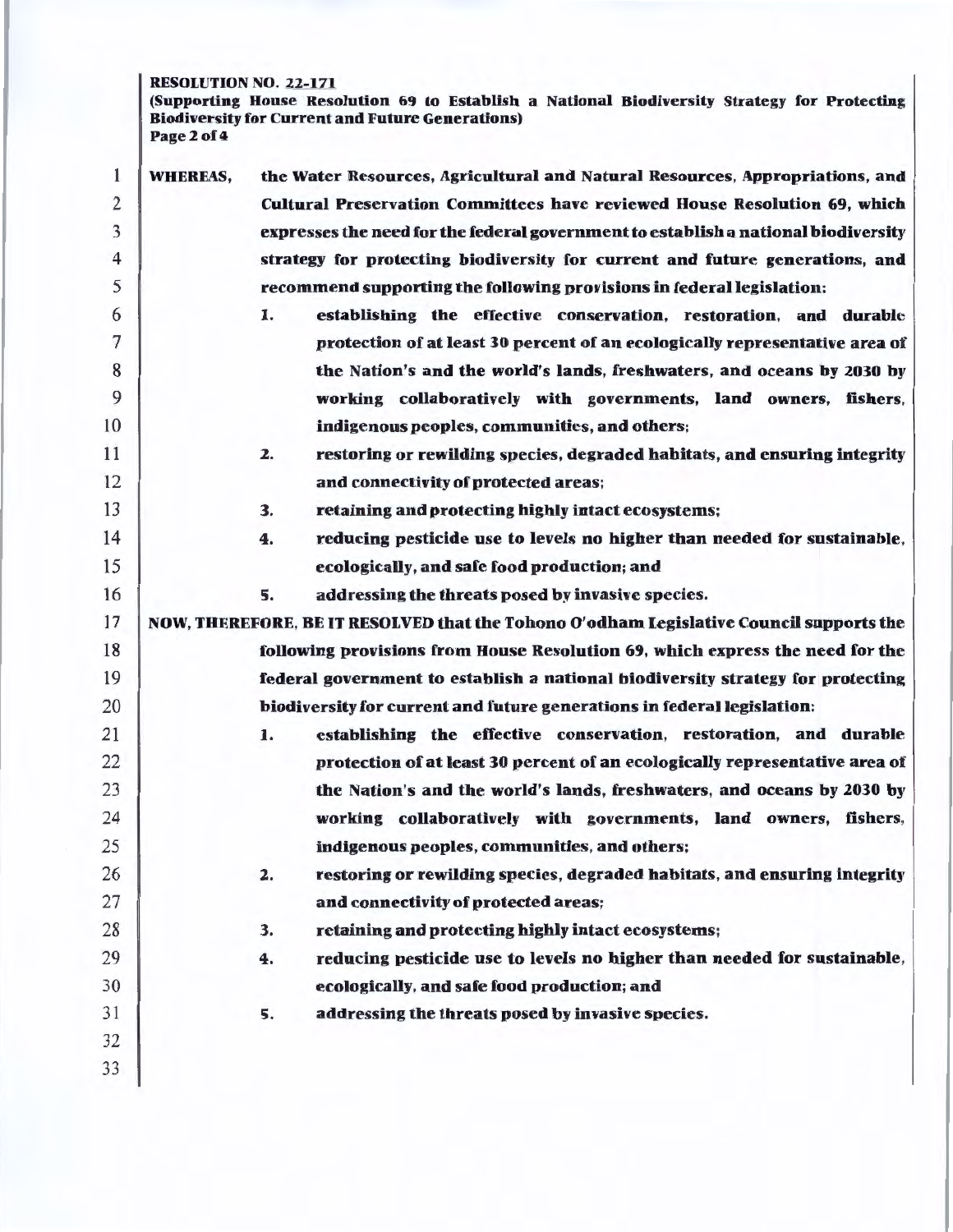### RESOLUTION NO. 22-171

(Supporting House Resolution 69 to Establish a National Biodiversity Strategy for Protecting Biodiversity for Current and Future Generations) · Page 3 of 4

The foregoing Resolution was passed by the Tohono O'odham Legislative Council on the  $10^{TH}$ day of MAY. 2022 at a meeting at which a quorum was present with a vote of 3.218.0 FOR: -0-AGAINST; -0- NOT VOTING; and [03] ABSENT, pursuant to the powers vested in the Council by, Article VI, Sections l(c)(2), l(j), and l(i)(2.), and Article VIII, Section 1 of the Constitution of the Tohono O'odham Nation, adopted by the Tohono O'odham Nation on January 18, 1986; and approved by the Acting Deputy Assistant Secretary - Indian Affairs (Operations) on March 6. 1986, pursuant to Section 16 of the Act of June 18, 1934 (48 Stat.984).

TOHONO O'ODHAM LEGISLATIVE COUNCll

Fimothy Joaquin, Legislative Chairman day of  $.2022$ 

**ATTES** 

Evonne Wilson, Legislative Secretary

 $day of$   $1/144$ , 2022

Said Resolution was submitted for approval to the office of the Chairman of the Tohono O'odham Nation on the  $\frac{1}{2}$  day of  $\frac{1}{2}$  and  $\frac{1}{2}$  and  $\frac{1}{2}$  and  $\frac{1}{2}$  and  $\frac{1}{2}$  and  $\frac{1}{2}$  and  $\frac{1}{2}$  a pursuant to the provisions of Section 5 of Article VII of the Constitution and will become effective upon his approval or upon his failure to either approve or disapprove it within 48 hours of submittal.

TOHONO O'ODHAM LEGISLATIVE COUNCIL

mothy Joaquin, Legislative Chairman

**IAI APPROVED** 

[ ) DISAPPROVED

on the  $\frac{1}{2}$  day of at  $5: 36$ o'clock,  $f$  .m. NED NOT TOHONO O' ED NORRI  $\left[\begin{matrix} 1 & 1 \\ 0 & 0 \end{matrix}\right]$ , 2022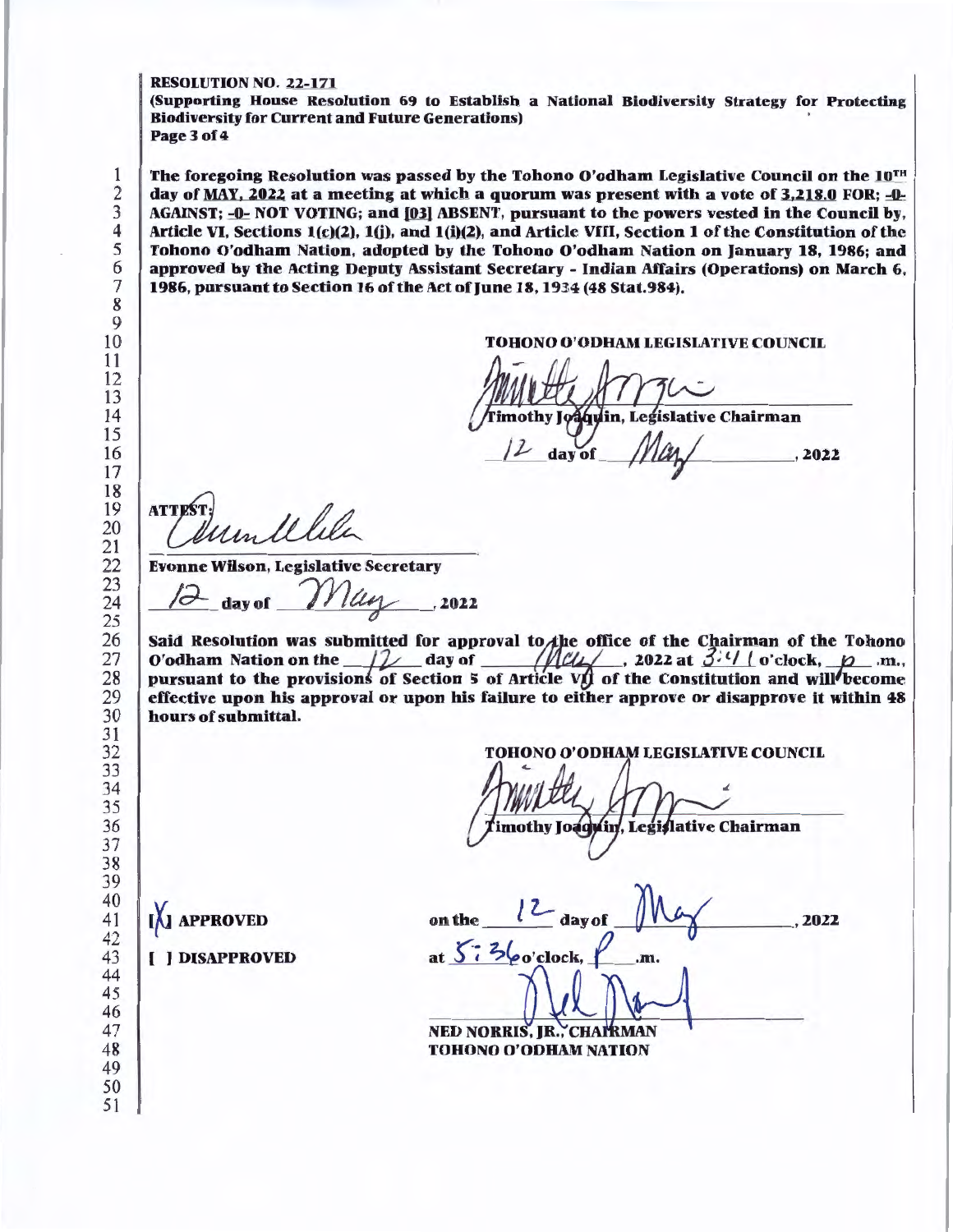## RESOLUTION NO. 22-171

(Supporting House Resolution 69 to Establish a National Biodiversity Strategy for Protecting **Biodiversity for Current and Future Generations)** Page 4 of 4

1<br>
2<br>
3<br>
4<br>
2<br>
2022, at  $\frac{17}{4}$  o'clock,  $\frac{13}{4}$ 

 $1.2022$ , at  $1.4\degree$  o'clock,  $\degree$ .m.

Evonne Wilson, Legislative Secretary